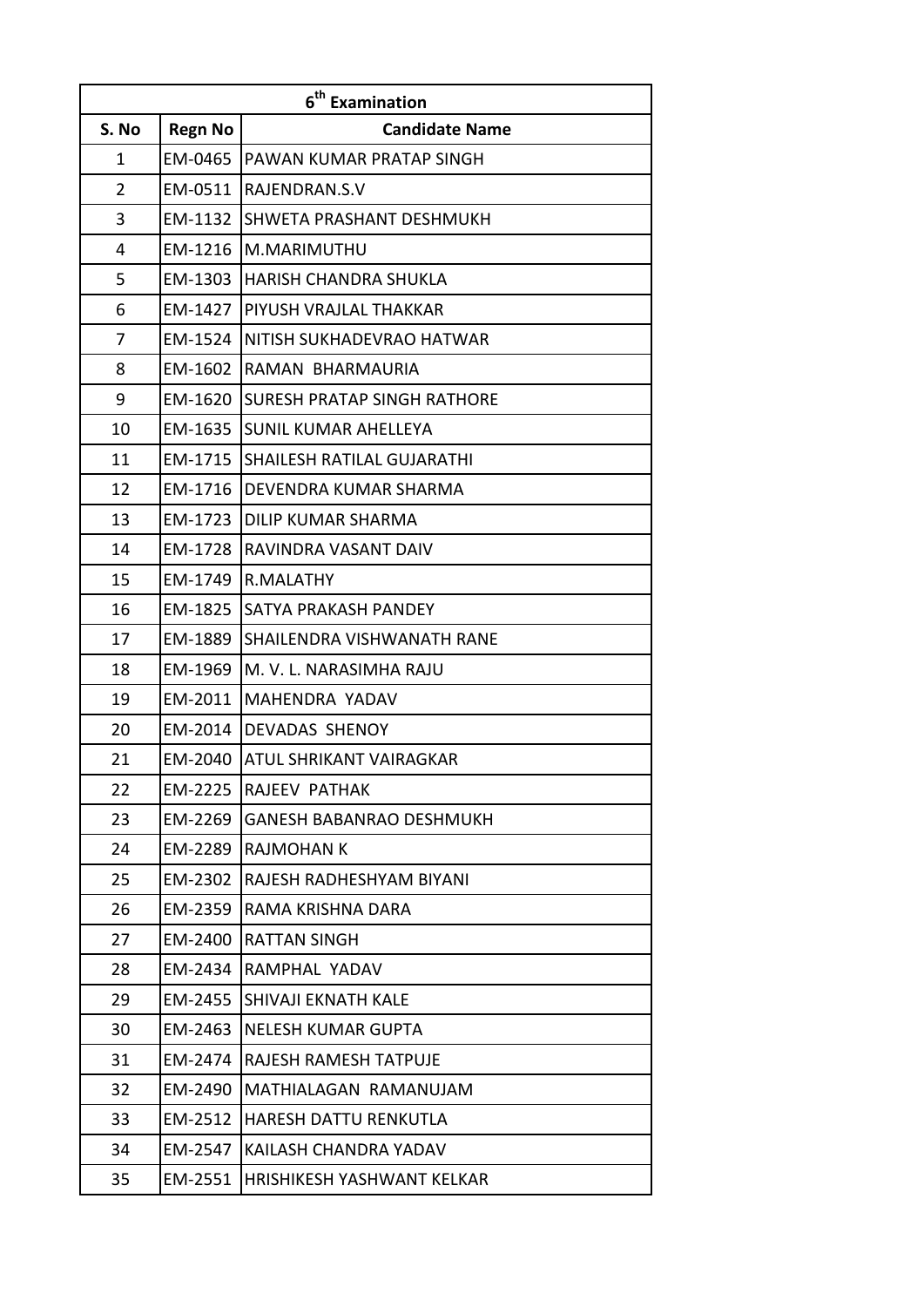| 6 <sup>th</sup> Examination |                |                                |  |  |
|-----------------------------|----------------|--------------------------------|--|--|
| S. No                       | <b>Regn No</b> | <b>Candidate Name</b>          |  |  |
| 36                          | EM-2575        | <b>VENUGOPAL VENKATA NORI</b>  |  |  |
| 37                          | EM-2577        | <b>ARUN SAI KUMAR. M</b>       |  |  |
| 38                          | EM-2584        | GOVINDARAJU C.V.               |  |  |
| 39                          | EM-2610        | <b>HEM PRAKASH RAWAT</b>       |  |  |
| 40                          | EM-2640        | <b>HARISH DEVAKUMAR</b>        |  |  |
| 41                          | EM-2643        | NIRMALYA CHATTERJEE            |  |  |
| 42                          | EM-2648        | RITESHKUMAR KIKUBHAI PATEL     |  |  |
| 43                          | EM-2713        | <b>RAKESH KUMAR GUPTA</b>      |  |  |
| 44                          | EM-2720        | SHAILAJA SHAILENDRA GANGAN     |  |  |
| 45                          | EM-2747        | E.P.VIMALANATHAN               |  |  |
| 46                          | EM-2750        | NARAYAN KHUMANSANGBHAI CHANCHU |  |  |
| 47                          | EM-2761        | <b>GOPALA KRISHNA KANUMURI</b> |  |  |
| 48                          | EM-2766        | <b>MAHESH CHANDRA KANDPAL</b>  |  |  |
| 49                          | EM-2816        | VAIJU NAGO KALKHAMBKAR         |  |  |
| 50                          | EM-2838        | V.S. RAJENDRA GUPTA KOLLEPALLI |  |  |
| 51                          | EM-2885        | HARMOHAN KAUL                  |  |  |
| 52                          | EM-2892        | PRIYADARSHI TRIPATHY           |  |  |
| 53                          | EM-2901        | ASHISH ISHVARBHAI CHAUHAN      |  |  |
| 54                          | EA-2621        | AKSHAYA KUMAR MISHRA           |  |  |
| 55                          | EA-2882        | NARENDRA KUMAR SRIVASTAVA      |  |  |
| 56                          | EA-3972        | <b>LALIT GROVER</b>            |  |  |
| 57                          | EA-4000        | VISHWAKARMA VISHNU CHANDRA     |  |  |
| 58                          | EA-4114        | VIJAYASEKARAN VENKADASAMY      |  |  |
| 59                          | EA-5568        | PRAVAT KUMAR MALLICK           |  |  |
| 60                          | EA-5977        | <b>NARESH BABU GOEL</b>        |  |  |
| 61                          | EA-6037        | ASHOK BALKRISHNA BARSHIKAR     |  |  |
| 62                          | EA-6390        | M SRINIVAS RAO                 |  |  |
| 63                          | EA-6405        | <b>SUNIL KUMAR</b>             |  |  |
| 64                          | EA-6468        | <b>ASHOK EKNATH ATKEKAR</b>    |  |  |
| 65                          | EA-6882        | <b>ANIL DUBEY</b>              |  |  |
| 66                          | EA-6971        | PRAMENDRA KUMAR BAJPAI         |  |  |
| 67                          | EA-6990        | SHIRISH SHANKARLAL AGRAWAL     |  |  |
| 68                          | EA-7172        | <b>SOMA SEKHAR SURABHI</b>     |  |  |
| 69                          | EA-7276        | SAMRESH KUMAR                  |  |  |
| 70                          | EA-7357        | <b>DHANDAPANI</b>              |  |  |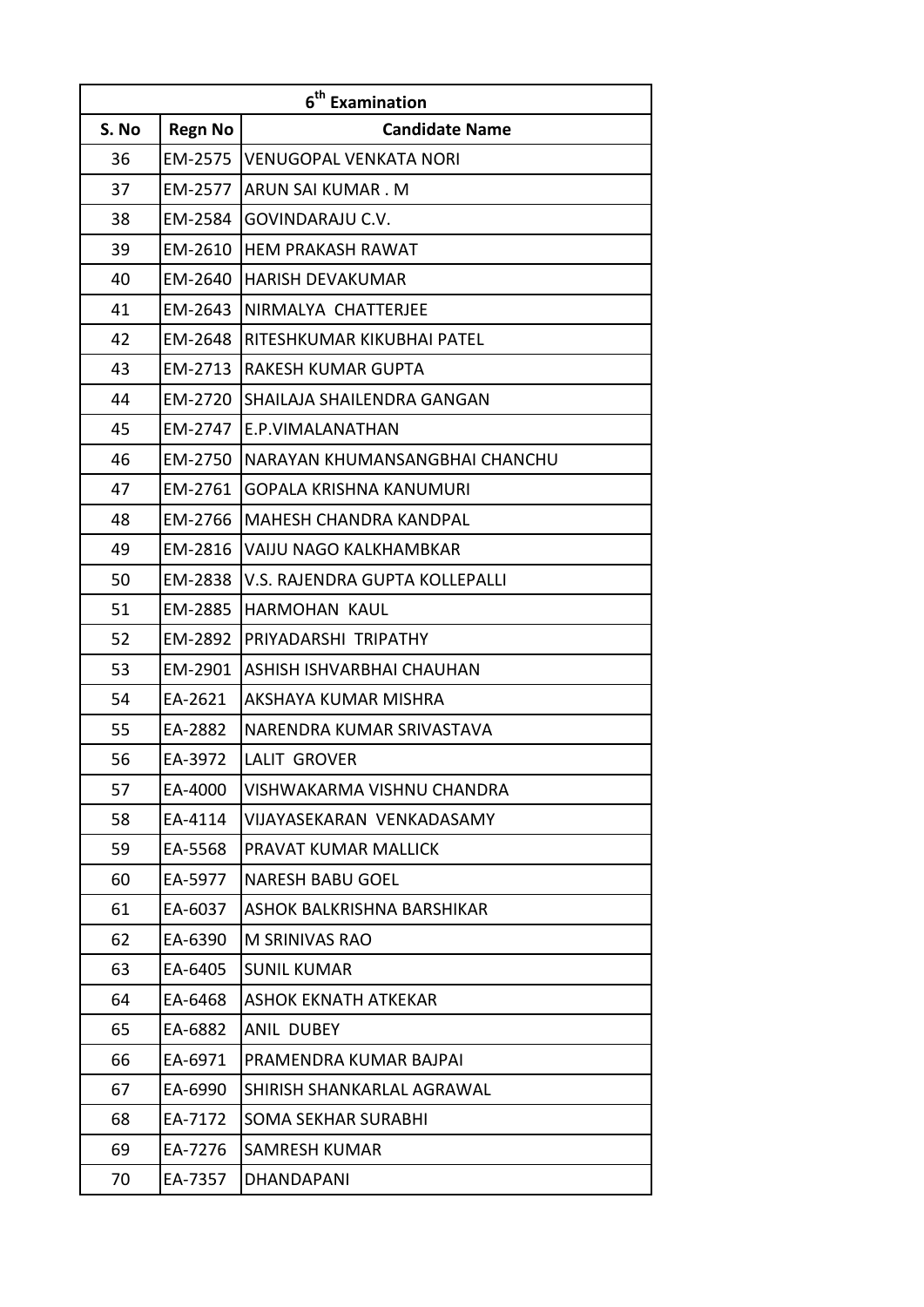| 6 <sup>th</sup> Examination |                |                                     |  |  |
|-----------------------------|----------------|-------------------------------------|--|--|
| S. No                       | <b>Regn No</b> | <b>Candidate Name</b>               |  |  |
| 71                          | EA-7375        | <b>INDRA KUMAR SINGH</b>            |  |  |
| 72                          | EA-7433        | PRAKASH UNHALE                      |  |  |
| 73                          | EA-7556        | <b>MOHAN VISHWASRAO PATIL</b>       |  |  |
| 74                          | EA-7563        | <b>GANESH PURUSHOTTAM MARODKAR</b>  |  |  |
| 75                          | EA-7870        | ASHISH KUMAR SHAH DEO               |  |  |
| 76                          | EA-8018        | PRADIP CHAKRABORTY                  |  |  |
| 77                          | EA-8030        | <b>VEERA SWAMY GADIREDDY</b>        |  |  |
| 78                          | EA-8187        | <b>JAYADEV PANDA</b>                |  |  |
| 79                          | EA-8319        | RAMKIRAN TALARI                     |  |  |
| 80                          | EA-8342        | RAJARAM BABU MANE                   |  |  |
| 81                          | EA-8398        | <b>DEEPAK RAJ TULSI</b>             |  |  |
| 82                          | EA-8445        | <b>SUBHASH S NAIK</b>               |  |  |
| 83                          | EA-8479        | SATISH RANGANATHA RAO SRINIVASACHAR |  |  |
| 84                          | EA-8487        | DEEPAK CHUNNILAL MENDIRATTA         |  |  |
| 85                          | EA-8488        | RAJESH KUMAR DANGARH                |  |  |
| 86                          | EA-8521        | RAHUL KUMAR SAIGHAL                 |  |  |
| 87                          | EA-8535        | BHASKAR NARAYANAN                   |  |  |
| 88                          | EA-8594        | <b>RIBHU GAUR</b>                   |  |  |
| 89                          | EA-8623        | NILESH SHRIRAM THAKRE               |  |  |
| 90                          | EA-8654        | RAJNIKANT MAHADEO SHEMBADE          |  |  |
| 91                          | EA-8712        | OMNAMAHSIVAYA GADEPALLI             |  |  |
| 92                          | EA-8736        | <b>SURESH SUDARSHANA MURTHY</b>     |  |  |
| 93                          | EA-8794        | RAMA NAND MISHRA                    |  |  |
| 94                          | EA-8818        | <b>S SURESH</b>                     |  |  |
| 95                          | EA-8894        | <b>SURESH KUMAR GUPTA</b>           |  |  |
| 96                          | EA-8971        | <b>GOVIND PRASAD GUPTA</b>          |  |  |
| 97                          | EA-9002        | <b>MANOJ ANAND</b>                  |  |  |
| 98                          | EA-9003        | N.PREMPRASAD                        |  |  |
| 99                          | EA-9020        | NILKANTHA MADHUKARRAO DIXIT         |  |  |
| 100                         | EA-9042        | PARESH RAMCHANDRA BHAGWAT           |  |  |
| 101                         | EA-9052        | <b>SHIRISH VISHWAS JOSHI</b>        |  |  |
| 102                         | EA-9061        | <b>GANGADHARARAO KARETI</b>         |  |  |
| 103                         | EA-9069        | SRINIVAS BV                         |  |  |
| 104                         | EA-9079        | GUMMADI SREENIVASULU                |  |  |
| 105                         | EA-9085        | RASHMI SINHA                        |  |  |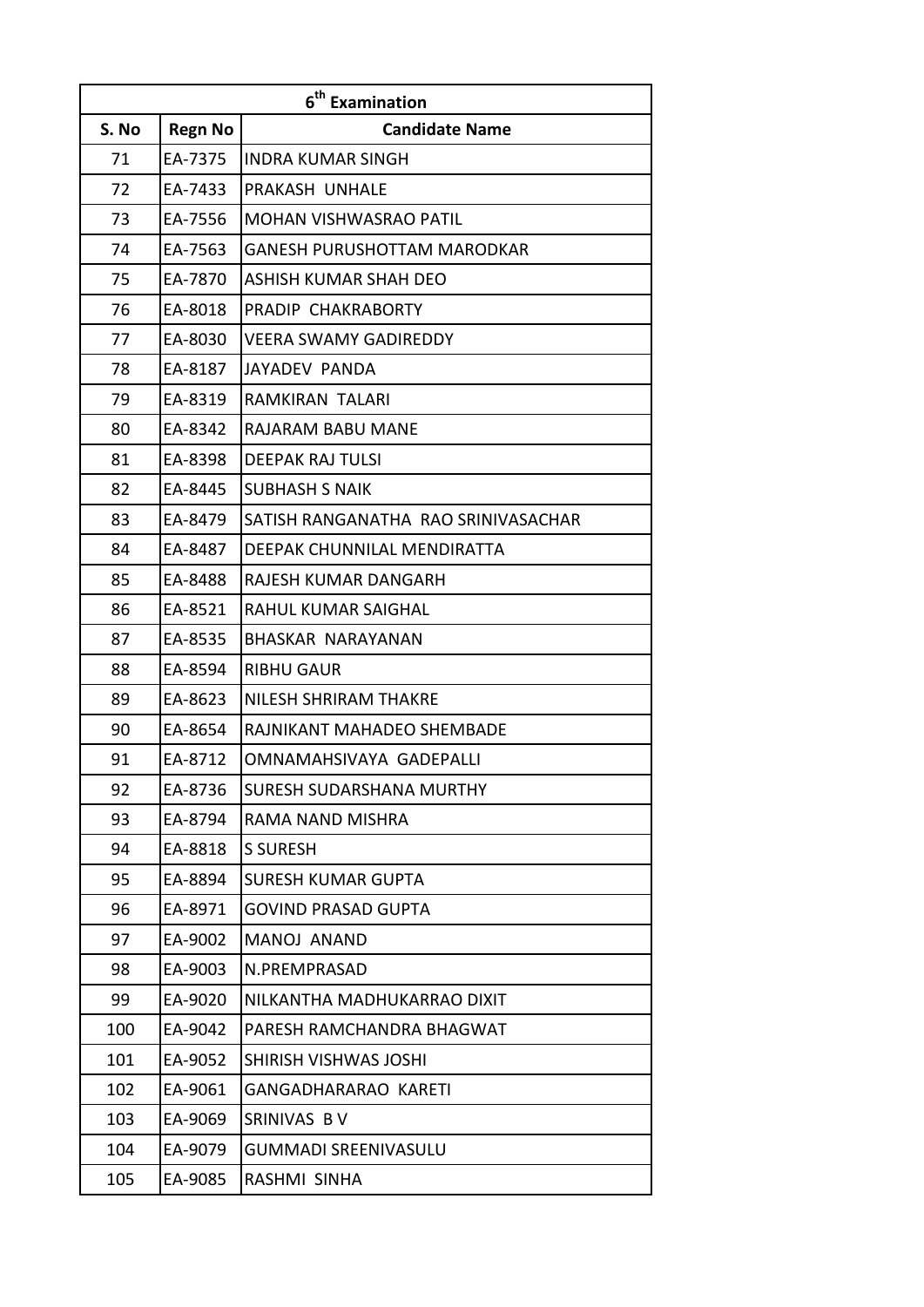| 6 <sup>th</sup> Examination |                |                                    |  |  |
|-----------------------------|----------------|------------------------------------|--|--|
| S. No                       | <b>Regn No</b> | <b>Candidate Name</b>              |  |  |
| 106                         | EA-9091        | <b>GIRISHKUMAR CHUNILAL JOSHI</b>  |  |  |
| 107                         | EA-9212        | KUNWAR SAIN GOYAL                  |  |  |
| 108                         | EA-9371        | <b>ANIL KUMAR</b>                  |  |  |
| 109                         | EA-9386        | <b>BALAKRISHNA KIJANA</b>          |  |  |
| 110                         | EA-9390        | <b>MANISH VICHITRA</b>             |  |  |
| 111                         | EA-9396        | SUBBARAO CHITIRALA                 |  |  |
| 112                         | EA-9417        | NARENDER KUMAR PUPPALA             |  |  |
| 113                         | EA-9443        | PIYUSH BHARDWAJ                    |  |  |
| 114                         | EA-9445        | ASHISH KUMAR SHUKLA                |  |  |
| 115                         | EA-9456        | <b>HIMANSHU PANT</b>               |  |  |
| 116                         | EA-9489        | NRM GOPALAKRISHNAN                 |  |  |
| 117                         | EA-9490        | SANTOSH NOMULWAR                   |  |  |
| 118                         | EA-9590        | <b>SUSHIL KUMAR PODIA</b>          |  |  |
| 119                         | EA-9625        | DILIPKUMAR DEVIDAS KAKKAR          |  |  |
| 120                         | EA-9647        | NAMACHIVAYAM C                     |  |  |
| 121                         | EA-9711        | <b>ASHOK KUMAR RAJPUT</b>          |  |  |
| 122                         | EA-5305        | PRASANNA SHARAD CHITRE             |  |  |
| 123                         | EA-6922        | PRASAD JAKKARAJU                   |  |  |
| 124                         | EM-2049        | <b>KAVENDRA SINGH</b>              |  |  |
| 125                         | EA-7534        | KARTHIK PALANISWAMY PILLAI         |  |  |
| 126                         | EM-1962        | <b>VINIT ANANT MAINKAR</b>         |  |  |
| 127                         | EA-7505        | <b>GOBINATH A</b>                  |  |  |
| 128                         | EM-0850        | K.R.RAMESH                         |  |  |
| 129                         | EM-0734        | AJAY SAXENA                        |  |  |
| 130                         | EM-0931        | SHASHIKANT PRABHAKAR RAUT          |  |  |
| 131                         | EM-1245        | SATISH ISHWARLAL SHAH              |  |  |
| 132                         | EM-1270        | <b>VIJAY SHANTILAL DAKHANE</b>     |  |  |
| 133                         | EM-1976        | SAMANTARA ASHOK KUMAR DAS          |  |  |
| 134                         | EM-1379        | SACHIN BISHAN SHARMA               |  |  |
| 135                         | EM-2195        | <b>SUYOG SUBHASHRAO BANUBAKODE</b> |  |  |
| 136                         | EM-1211        | <b>MANIKANDAN</b>                  |  |  |
| 137                         | EM-1350        | CHANDRAMOHAN                       |  |  |
| 138                         | EA-5223        | KAMLESH JAGNARAYAN MAURYA          |  |  |
| 139                         | EM-1643        | SUDAM DAMU SHINDE                  |  |  |
| 140                         | EM-0824        | PRAVEEN KUMAR YERRAGUNTA           |  |  |